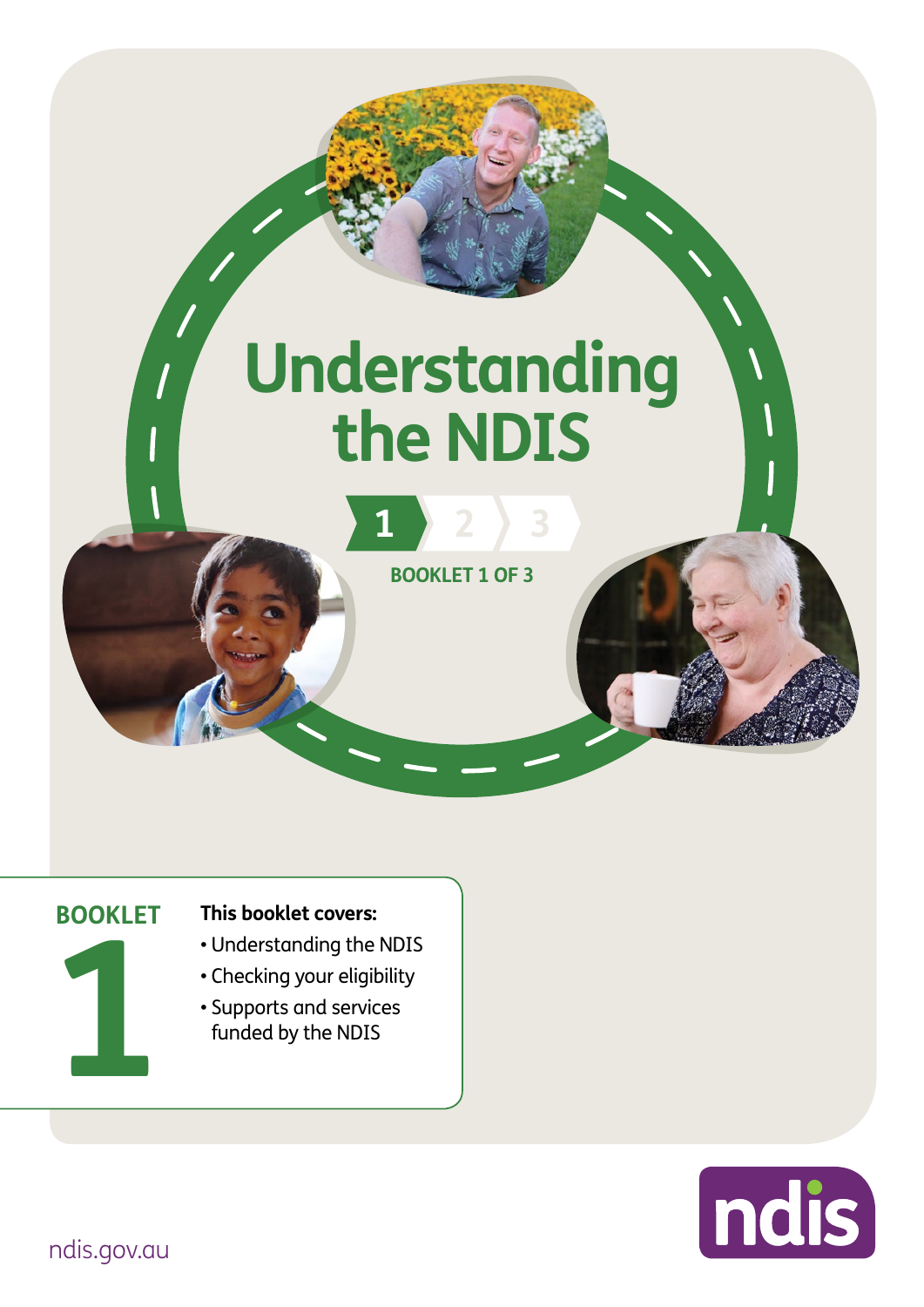## **How to use this booklet**

This booklet will help you understand the National Disability Insurance Scheme (NDIS) and how it may help you.

You can share it with family and friends, take it to meetings, and use the space on page 7 to record notes, questions and contact details.

**NDIS KEY WORDS:** Some words we use to talk about the NDIS might be new to you, so we explain them along the way.

This is the first of three booklets in this series.

#### **BOOKLET 1: Understanding the NDIS**

#### **In Booklet 1:**

#### **Learning about the NDIS**

- Find out what the NDIS is, what support it provides and who you can contact for more information.
- Understand the different roles of the NDIS, community and other government services.

#### **Deciding whether to apply for the NDIS**

- Learn about eligibility to become an NDIS participant.
- If you think you are eligible for the NDIS, find out what you need to do next.

#### **Accessing the NDIS**

- Understand what information is needed to make an NDIS access request.
- Find out how access decisions are made.
- If you are not eligible for the NDIS, find out how to get help to access community and other government services.

The other booklets in this series are:

#### **BOOKLET 2: Planning**

#### **Booklet 2 covers:**

- Understanding your current supports and preparing for your planning meeting
- Attending a planning meeting to create your plan
- Receiving your approved NDIS plan

#### **BOOKLET 3: Using your NDIS plan**

#### **Booklet 3 covers:**

- Understanding what's in your plan
- Learning how to use your plan
- Choosing and managing supports and services
- Reviewing your plan and progress

**You will receive the booklets you need during your NDIS journey, or you can access them on the NDIS website at [www.ndis.gov.au](http://www.ndis.gov.au)**

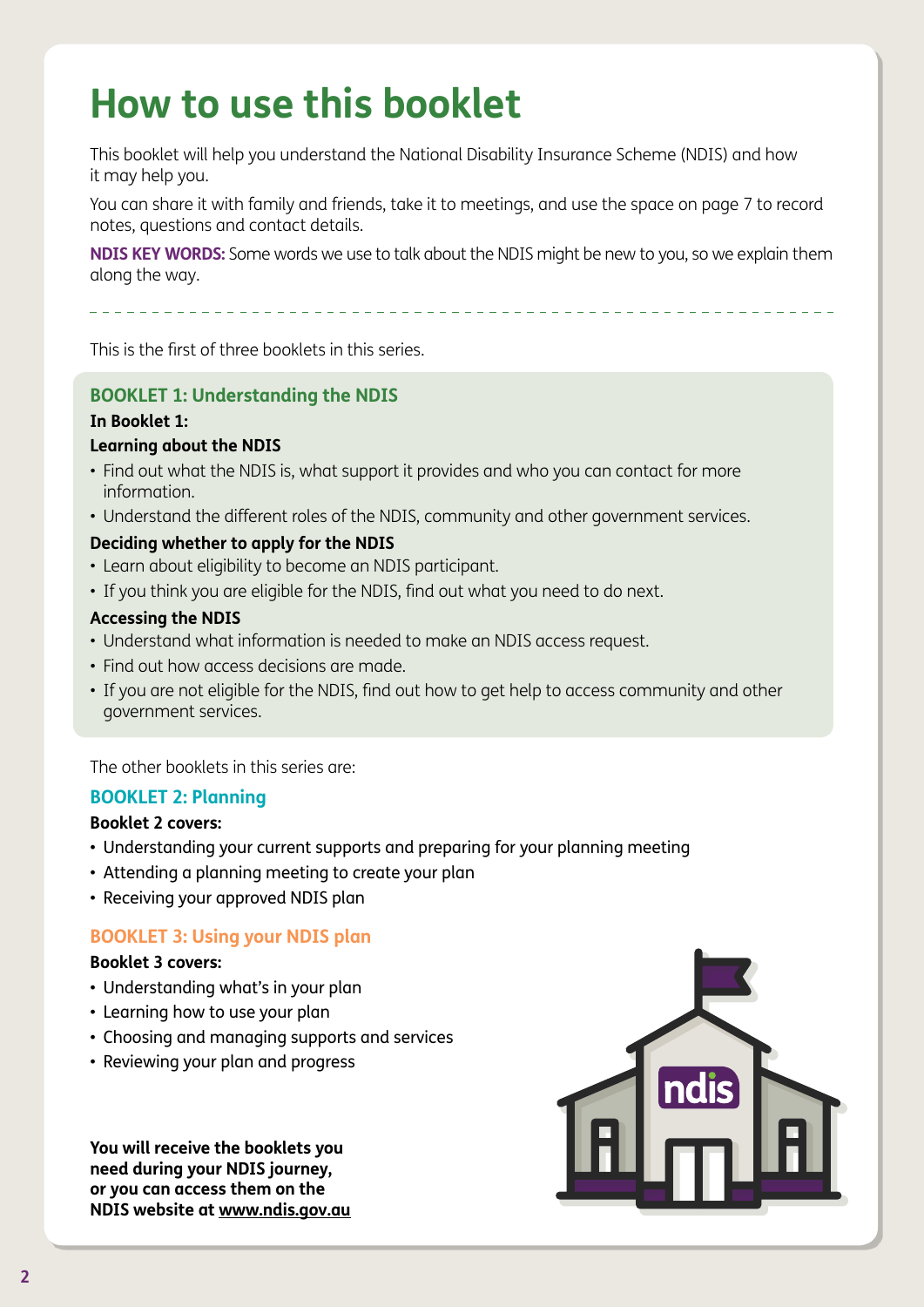## **What is the NDIS?**

The National Disability Insurance Scheme (NDIS) is Australia's first national Scheme for people with disability.

It moves away from the previous system of providing block funding to agencies and community organisations, to direct funding for individuals.

There are around 4.3 million Australians who have a disability. When it is fully rolled out, the NDIS will provide about 460,000 Australians aged under 65, who have **permanent and significant disability** with funding for **supports and services**. For many people, it will be the first time they receive the disability support they need.

The NDIS can provide all people with disability with information and connections to services in their communities such as doctors, sporting clubs, support groups, libraries and schools, as well as information about what support is provided by each state and territory government.

## **NDIS - What does it mean?**

### **N – National**

The NDIS is being introduced progressively across all states and territories.

## **D – Disability**

The NDIS provides support to eligible people with intellectual, physical, sensory, cognitive and psychosocial disability. **Early intervention** supports can also be provided for eligible people with disability or children with developmental delay.

## **I – Insurance**

The NDIS gives all Australians peace of mind that if they, their child or loved one is born with or acquires a permanent and significant disability, they will get the support they need.

## **S – Scheme**

The NDIS is not a welfare system. The NDIS is designed to help people get the support they need so their skills and independence improve over time.

#### **NDIS KEY WORDS:**

#### **Permanent and significant disability**

A permanent disability means your disability is likely to be lifelong. A significant disability has a substantial impact on your ability to complete everyday activities.

#### **Supports and services**

Assistance or products that help a person in their daily life and help them participate in the community and reach their goals.

#### **Early intervention**

Providing support to a person, either a child or an adult, as early as possible to reduce the impacts of disability or developmental delay and to build their skills and independence.

"Using the NDIS to assist me with **"** the day-to-day obstacles that I face, I'm able to focus on growing my business without being concerned about the day-to-day financial difficulties associated with disability."

> **LAURA, NDIS PARTICIPANT AND SMALL BUSINESS OWNER**

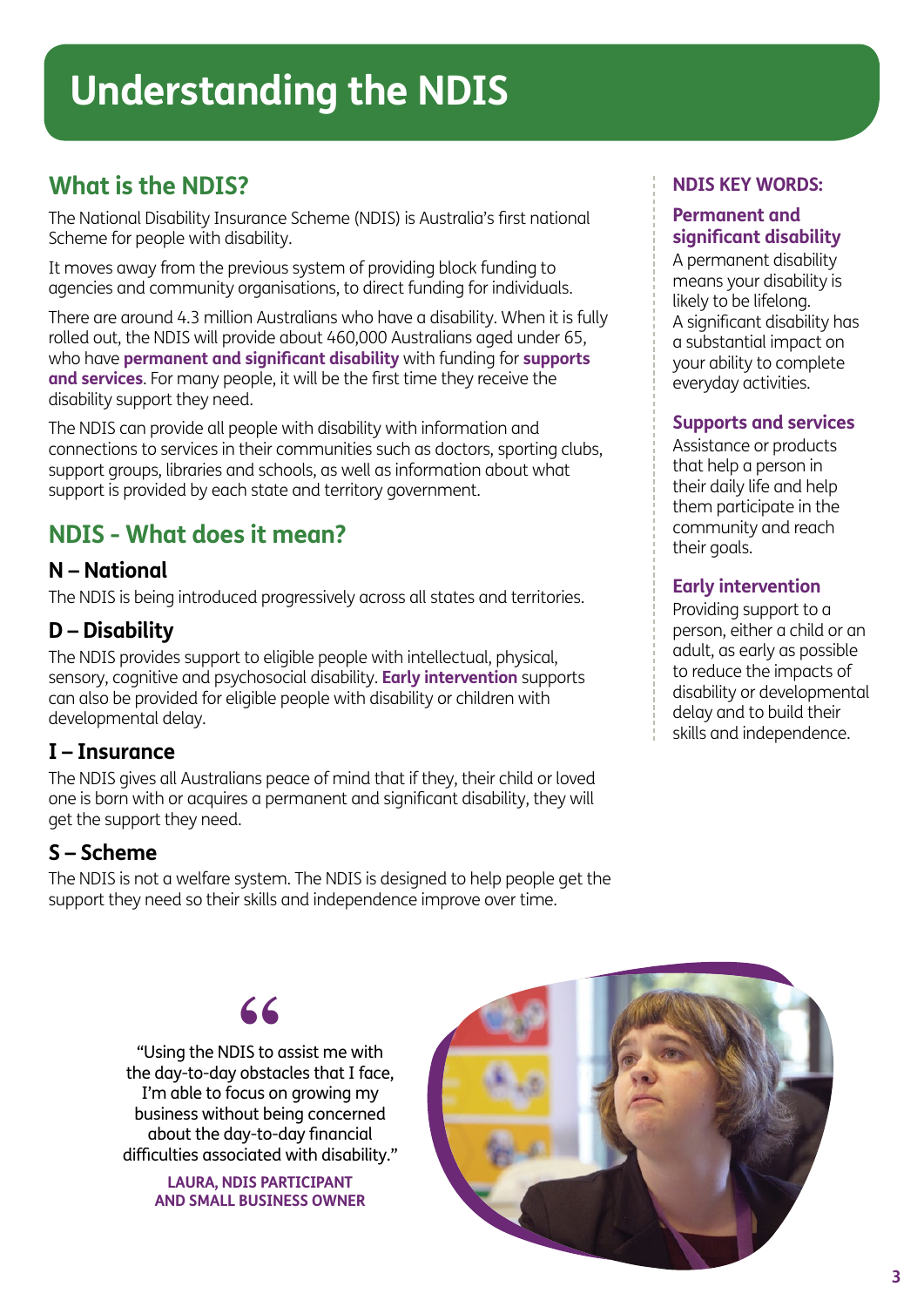## **What does the NDIS do?**

## **Providing funding to eligible people based on their individual needs**

The NDIS provides **reasonable and necessary** funding to people with a permanent and significant disability to access the supports and services they need to live and enjoy their life.

Every **NDIS participant** has an individual plan that lists their goals and the funding they have received.

NDIS participants use their funding to purchase supports and services that will help them achieve their goals. Everyone has different goals but they could include things like getting and keeping a job, making friends or participating in a local community activity. NDIS participants control the support they receive, when they receive it, and who provides it.

The NDIS cannot fund a support that is:

- the responsibility of another government system or community service; or
- not related to a person's disability.

## **Supporting communities to include all Australians with disability**

People who are not eligible for the NDIS can still get help to access community and other government services. The NDIS can provide information and helps connect all people with disability, their families and carers to community and other government services. For many people, this will be all the support they need.

## **Who is helping to roll out the NDIS?**

## **The National Disability Insurance Agency**

- The National Disability Insurance Agency (NDIA) is the independent government organisation that runs the NDIS.
- The NDIA makes decisions about whether someone is eligible to become an NDIS participant and, if so, how much funding they will receive. This is based on legislation called the *NDIS Act 2013* which sets out what supports and services are considered reasonable and necessary for the NDIS to fund.

## **Early Childhood Early Intervention Partners**

- Early Childhood Early Intervention (ECEI) helps children aged 0-6 years who have a developmental delay or disability.
- ECEI Partners employ ECEI Coordinators who help children and their families access supports and services that are tailored to the child's needs.
- ECEI Coordinators will also help with connection to other services such as community health services, playgroups or other activities available in the area.

## **Local Area Coordination Partners**

- Local Area Coordination Partners employ Local Area Coordinators (LAC) who help people understand and access the NDIS. They also work with NDIS participants to develop and use their NDIS plan.
- For most people aged seven years and older, an LAC will be their main point of contact for the NDIS.
- An LAC will connect people with disability to supports, services, activities in their community and other government services. LACs also work in communities to help them become more accessible and inclusive for all people with disability.

## **How do I find out my local ECEI OR LAC Partner?**

Visit **[www.ndis.gov.au/about-us/locations](http://www.ndis.gov.au/about-us/locations)** or call **1800 800 110** to find your local ECEI or LAC Partner.

#### **NDIS KEY WORDS:**

#### **Reasonable and necessary**

'Reasonable' means something fair and 'necessary' means something a person needs. The NDIS funds supports and services that relate to a person's disability to help them achieve their goals and meet their needs.

### **NDIS participant**

People who are eligible to the access the NDIS are called participants.

### **Partners**

Partners in the Community are community-based organisations which work with the NDIA to deliver the NDIS. Partners provide ECEI services or LAC services; some organisations provide both.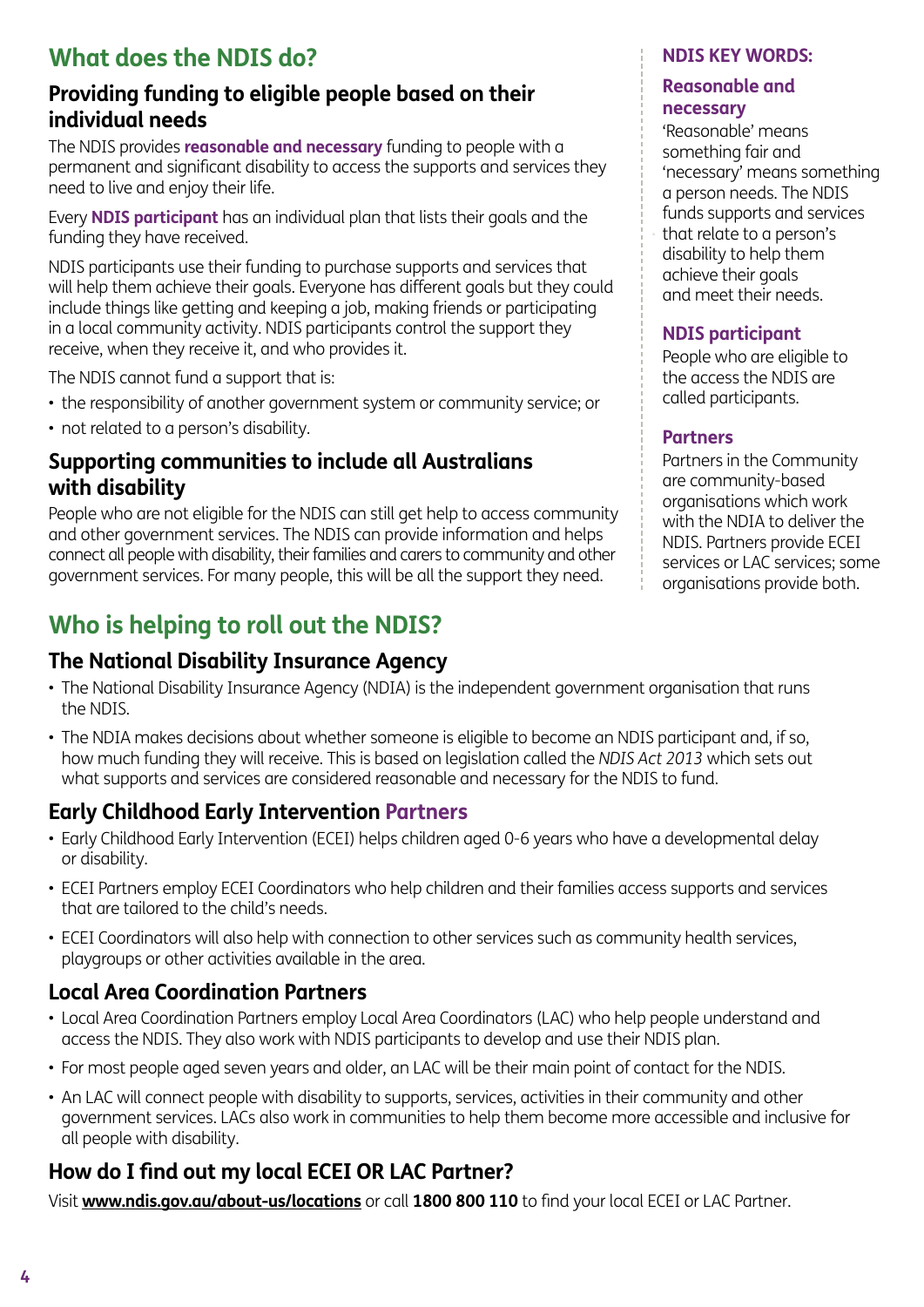# **Check your eligibility to access the NDIS**

The NDIA makes decisions about who can access the NDIS based on the information they provide about their disability and how it impacts on their day-to-day life. To be eligible for the NDIS, you must:

- Have a permanent disability that significantly affects your ability to take part in everyday activities or a developmental delay
- Be less than 65 years old when you first access the NDIS
- Be an Australian citizen, hold a permanent visa or a Protected Special Category visa, and
- Live in a part of Australia where the NDIS is now available.

#### **To check whether you may be able to access the NDIS, complete the checklist below. Remember, this is just a guide and the final decision about your eligibility is up to the NDIA.**

| 1. Are you under 65 years old?<br>To access the NDIS you must be younger than 65 years old<br>at the time you apply.                                                                                                                                                                                                                                                                                                                                                                                              | Yes, go to Question 2.<br>No, you will not be able to access<br>the NDIS. You may be able to<br>access other aged care supports.<br>Visit www.myagedcare.gov.au                                                                                                                |
|-------------------------------------------------------------------------------------------------------------------------------------------------------------------------------------------------------------------------------------------------------------------------------------------------------------------------------------------------------------------------------------------------------------------------------------------------------------------------------------------------------------------|--------------------------------------------------------------------------------------------------------------------------------------------------------------------------------------------------------------------------------------------------------------------------------|
| 2. Do you have Australian residency?<br>To access the NDIS you must live in Australia and be:<br>• an Australian citizen, OR<br>• a permanent resident, OR<br>• hold a Protected Special Category Visa                                                                                                                                                                                                                                                                                                            | Yes, go to Question 3.<br>No, you will not be able to<br>access the NDIS. You may be<br>able to access other supports<br>through community and other<br>government services.                                                                                                   |
| 3. Do you live in an area where the NDIS is currently available?<br>To access the NDIS right now, you must live in an area where the<br>NDIS is available. If you don't know, visit the NDIS website<br>www.ndis.gov.au or call 1800 800 110.                                                                                                                                                                                                                                                                     | Yes, go to Question 4.<br>No, you will need to wait until<br>the NDIS becomes available in<br>your area.                                                                                                                                                                       |
| 4. Do you usually need support from another person or use<br>special equipment to complete everyday tasks because of a<br>permanent and significant disability?<br>To access the NDIS you need to have a permanent and significant<br>disability that stops you from doing everyday things by yourself.<br>This includes disabilities that are episodic such as people who<br>have a significant and lifelong psychosocial disability.                                                                            | Yes, an LAC, ECEI Partner or<br>the NDIA can help you make<br>an access request. Refer to the<br>diagram on the next page for<br>more information.<br>No, go to question 5.                                                                                                    |
| 5. Do you need some supports now to reduce your support needs<br>in the future?<br>To access the NDIS to receive early intervention supports you must:<br>• have a permanent disability, or<br>• be a child aged 0-6 years with a significant developmental delay<br>requiring a certain level of intervention, and<br>There needs to be evidence that getting support now will help you by:<br>• reducing the impacts of your disability or developmental delay, and<br>• building your skills and independence. | Yes, an LAC, ECEI Partner or<br>the NDIA can help you make<br>an access request. Refer to the<br>diagram on the next page for<br>more information.<br>No, an LAC or ECEI Partner may<br>be available to assist you to<br>connect to community or other<br>government services. |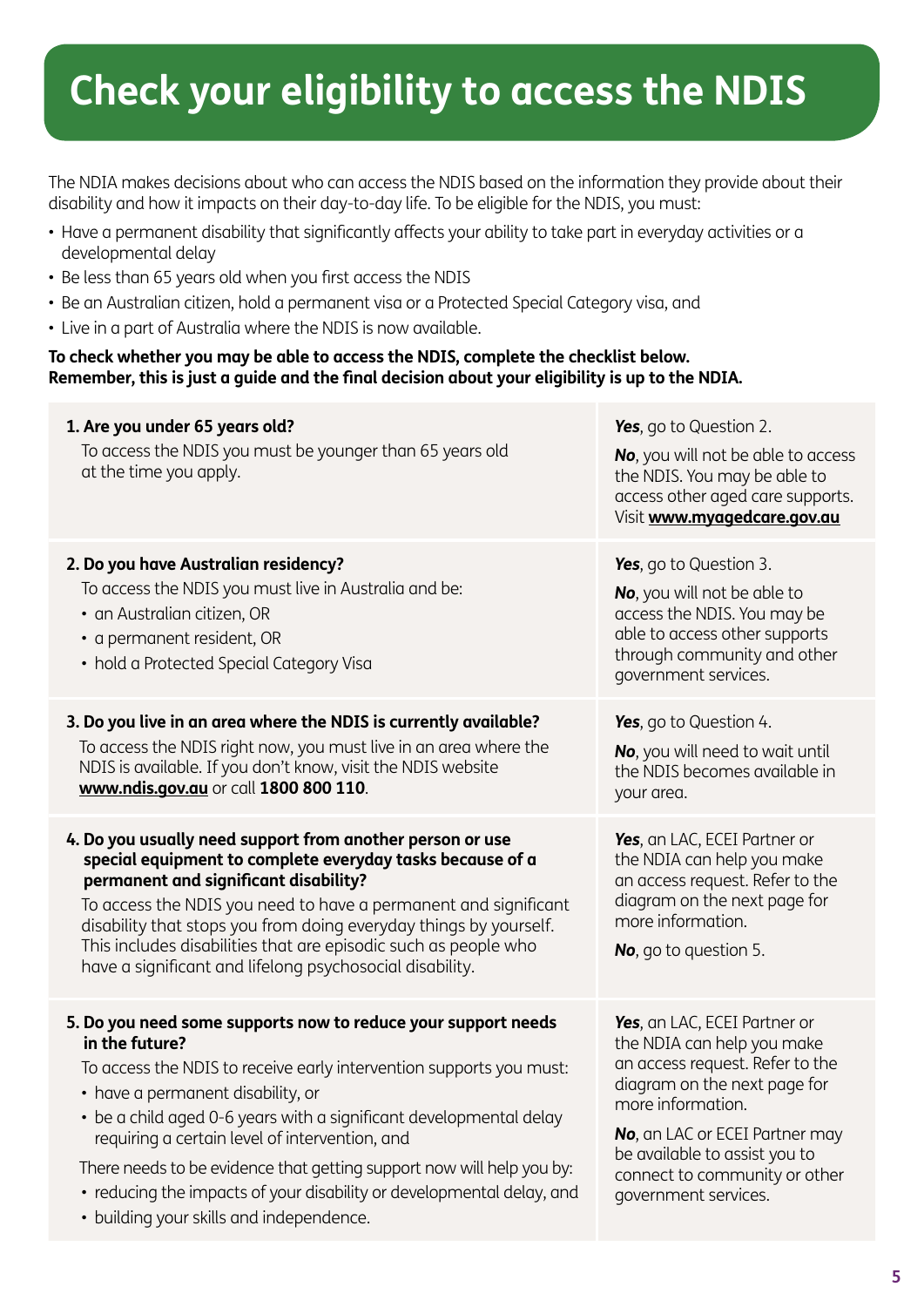## **Accessing the NDIS**

#### **After you have answered the questions on page 5, use the diagram below to help you understand the NDIS access process.**



## **What if I need help to make an access request?**

If you have a legally-appointed representative, they can support you or make an access request on your behalf. If you do not have a legally authorised representative, you may ask a support person such as a family member, friend or support worker to help you. However, you will need to provide permission for your support person to make an access request on your behalf.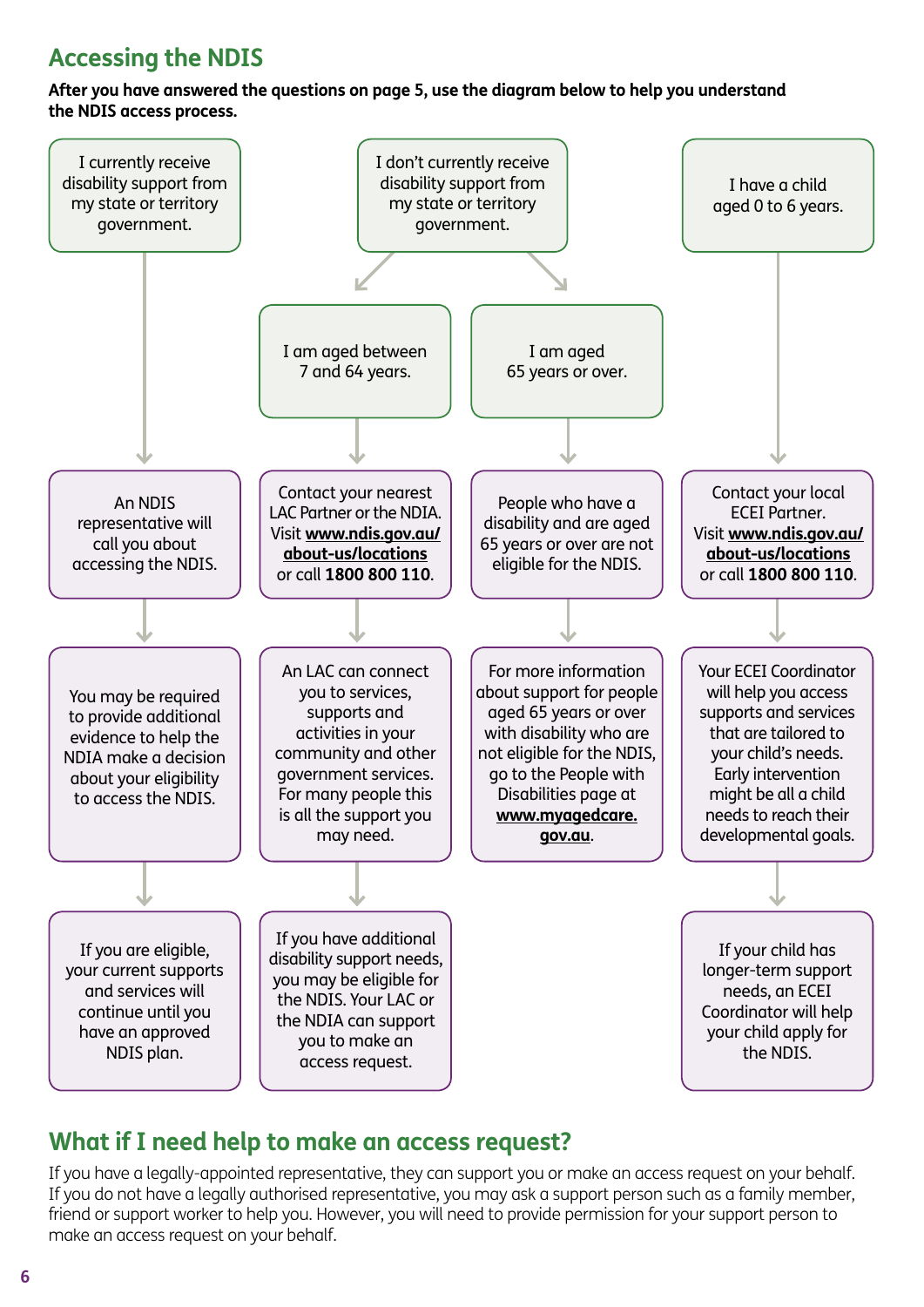## **Providing information to support your access request**

An access request can be started over the phone by calling the NDIA on **1800 800 110**.

You will need to provide information about yourself to help the NDIA make a decision about your eligibility for the NDIS. You can also give permission for someone you trust to provide information on your behalf.

You will be asked to provide the following information:

- Your name, age, where you live and whether you have permission to live in Australia permanently.
- Evidence of your age and residence.
- Details and evidence about your disability and how it impacts you each day.
- Current and/or relevant reports you already have from medical specialists or allied health professionals.
- Whether you give permission for the NDIA to talk to other people about your disability, including Centrelink, your GP or a person providing support to you.

Once your access request is made, the NDIA will send you a letter requesting any evidence you need to provide.

Send your evidence to the NDIA via: **Mail:** GPO Box 700, Canberra, ACT 2601 **Email:** [NAT@ndis.gov.au](mailto: NAT@ndis.gov.au) **In person:** take it to your local office

Keep a copy of your evidence for your own records.

## **Notes and questions**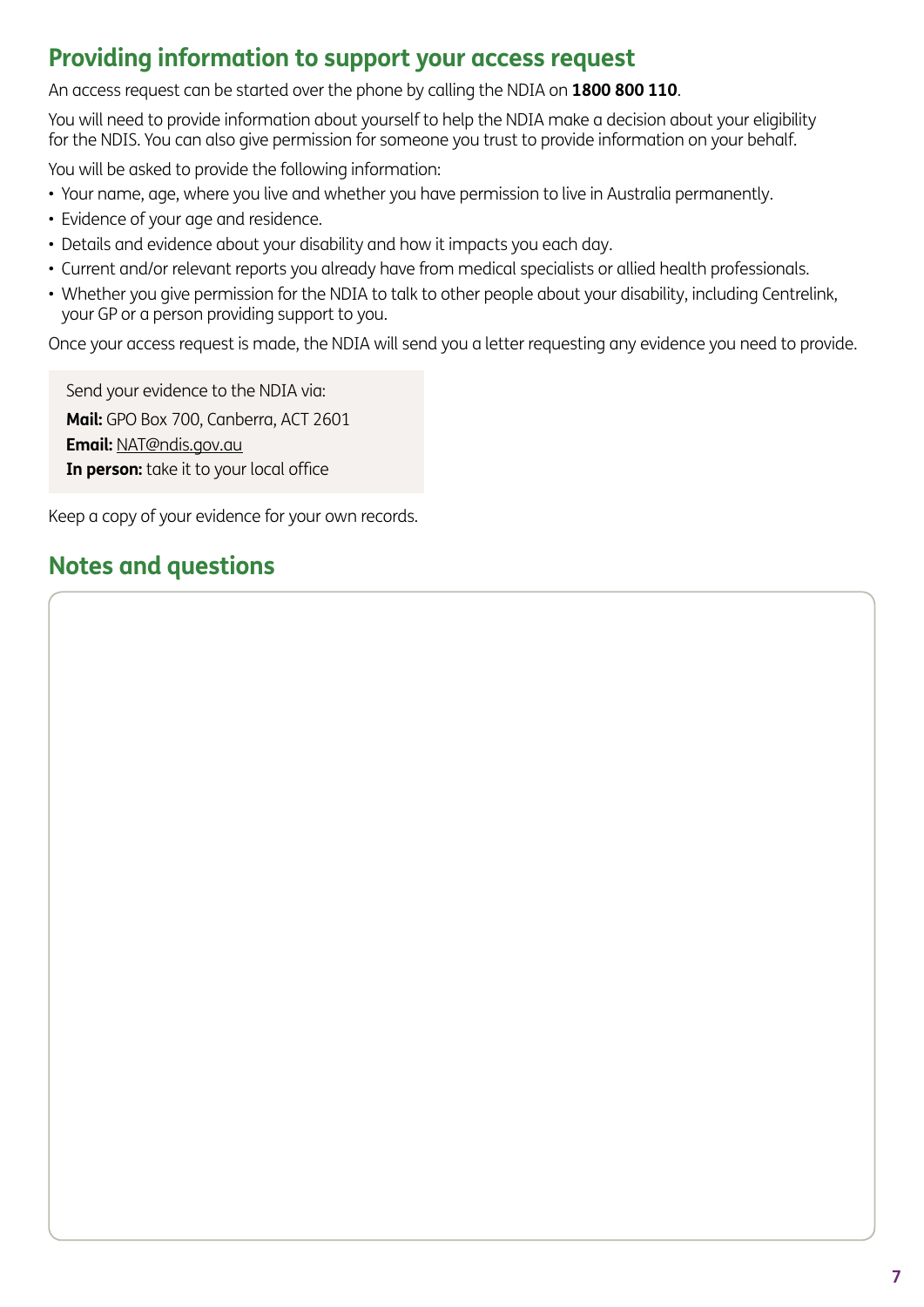## **Accessing the NDIS**

**These examples show how individuals might be supported by the NDIS.** 

### **HARRIET**

**Janine is concerned about the development of her four-year-old daughter Harriet. Janine uses the NDIS website to learn about Early Childhood Early Intervention (ECEI) for children aged 0-6 years, and she thinks Harriet might benefit.** 

Janine calls the NDIA to find out where to get help and is directed to her local ECEI Partner. She sets up a meeting with an ECEI Coordinator. The ECEI Coordinator identifies that Harriet does not need an NDIS plan, but would benefit from some early intervention supports. The ECEI Coordinator supports Janine with speech therapy strategies to use at home and at kindergarten to improve the development of Harriet's communication skills.

The team at the ECEI Partner also provide some therapy strategies the family can use at home to support Harriet's independence. After three months, Harriet's speech and overall development has improved and the family feel confident to continue to support her progress without needing more ECEI supports. Harriet is ready to start primary school the next year.

The ECEI Coordinator tells Janine to continue to monitor Harriet's progress and to get in touch if she has anything she'd like to discuss about Harriet's development in the future.

#### **DOM**

**Dom, 24, has a moderate intellectual disability. He lives with his parents and needs their help for things like cooking meals and transport, and they accompany him when he goes out. He would like to be more independent and get a part-time job one day.**

Dom has never received disability support from his state government. Dom's family hear the NDIS has rolled out in their region. His Dad calls the NDIA and makes an access request over the phone. Before a decision can be made, he is asked to provide additional evidence about Dom's disability.

Based on the evidence provided, Dom's access request is approved. He is referred to a Local Area Coordinator (LAC) in his area. Dom receives NDIS funding to help him buy supports and services to learn new things like cooking for himself, getting ready each morning, and to help him build his skills and confidence so he can catch the bus by himself. In the longer-term, Dom hopes to use his NDIS funding to help him get the right skills to get a part-time job in hospitality.

#### **JIM**

**Jim, 45, has an accident at home and sustains multiple injuries to his leg. He is admitted to hospital, has various surgeries and needs medication to manage his pain.**

For the first few weeks after leaving hospital, Jim needs help changing dressings around the wounds. He also starts an intensive rehabilitation program.

The state health system is responsible for funding Jim's hospital care, surgeries, specialists, nurses and rehabilitation. Jim identifies that he isn't eligible for the NDIS as his injuries are not likely to be permanent.

Jim knows that if his needs change down the track that he might be eligible for the NDIS, for example if he finishes all his treatment and there is evidence that he has a permanent and significant disability, which means he needs help with day-to-day activities.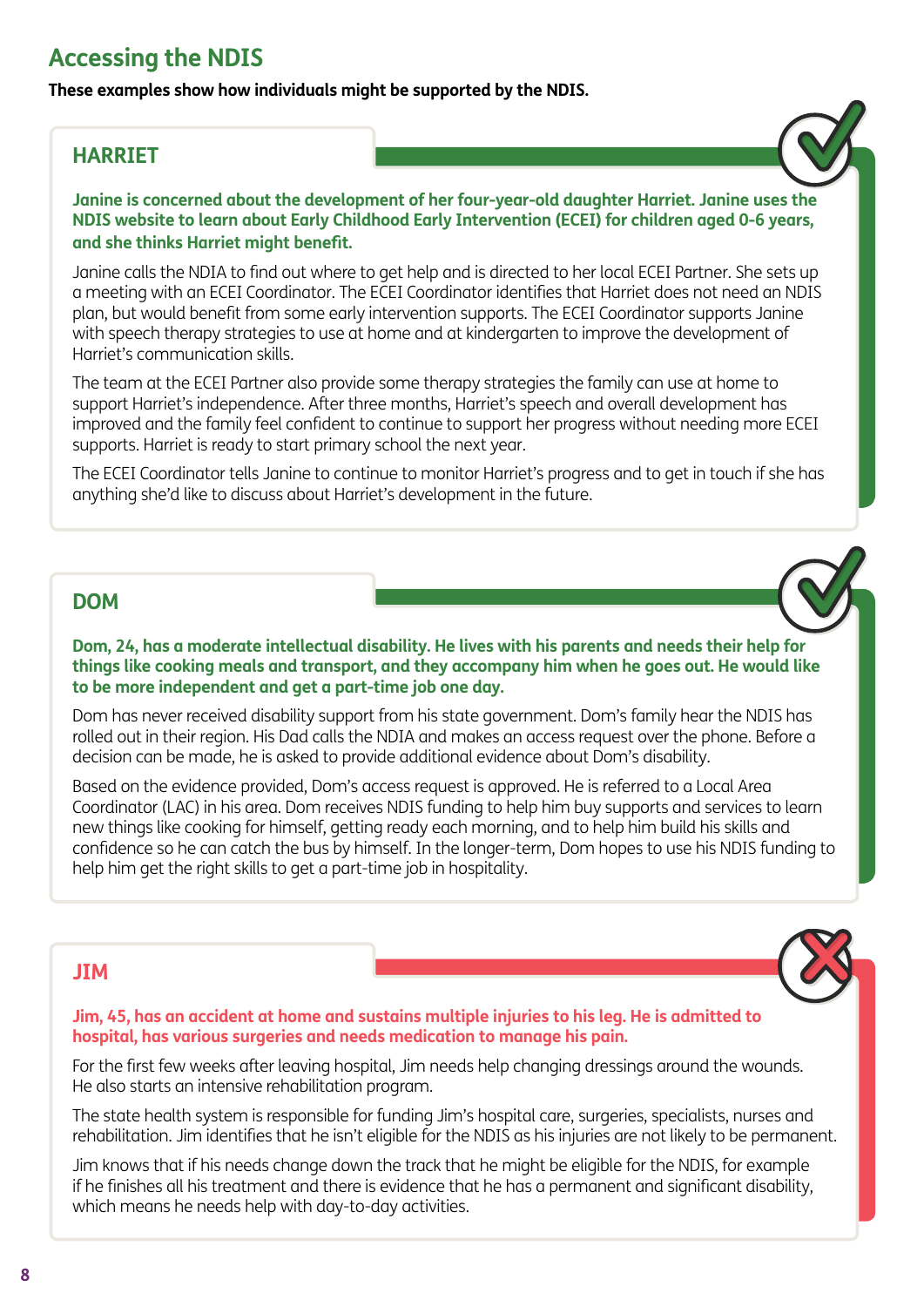## **Supports and services funded by the NDIS**

## **What supports and services can the NDIS fund?**

The NDIS funds a range of supports and services which may include education, employment, social participation, independence, living arrangements and health and wellbeing.

#### **In order to be considered reasonable and necessary, a support or service:**

- must be related to a participant's disability
- must not include day-to-day living costs **not** related to your disability support needs, such as groceries
- should represent value for money
- must be likely to be effective and work for the participant, and
- should take into account support given to you by other government services, your family, carers, networks and the community.

## **How does the NDIS support families and carers?**

Although the NDIS supports people with permanent and significant disability, their NDIS-funded supports and services may have a direct or indirect benefit for families and carers.

Your LAC, ECEI Coordinator or the NDIA can also give you information about supports available to you under other government-funded programs, including counselling and carer support groups in your community.

## **Is the NDIS linked to the Disability Support Pension?**

No. The Disability Support Pension (DSP) is separate to the NDIS. If you are receiving the DSP, this does not mean that you are automatically eligible for the NDIS, and you will still need to check your eligibility and apply for the NDIS.

Similarly, if you receive NDIS funding, it will not impact any income support you receive, such as the DSP or Carers Allowance.

## **Does the NDIS replace other government and community services?**

No. Other government and community services continue to be responsible for providing assistance to all Australians, and ensuring their services are inclusive and accessible for people with disability. While the NDIS does not duplicate or fund these services, your LAC or ECEI Coordinator may be able to tell you what is available in your area and help you access them.

Other government services include local councils, hospitals, libraries, health centres, public transport or schools. Community services and activities could include community groups, sporting clubs and charities within your local community. Businesses also have an important role to play in providing a welcoming and accessible environment for everyone, and this includes cafes, workplaces and shopping centres.



"Every single school week, I'll be doing **"** one day off where I'm working at the bank. Looking forward to actually learning the experiences of being a teller and actually working in a bank."

**ONI, NDIS PARTICIPANT**

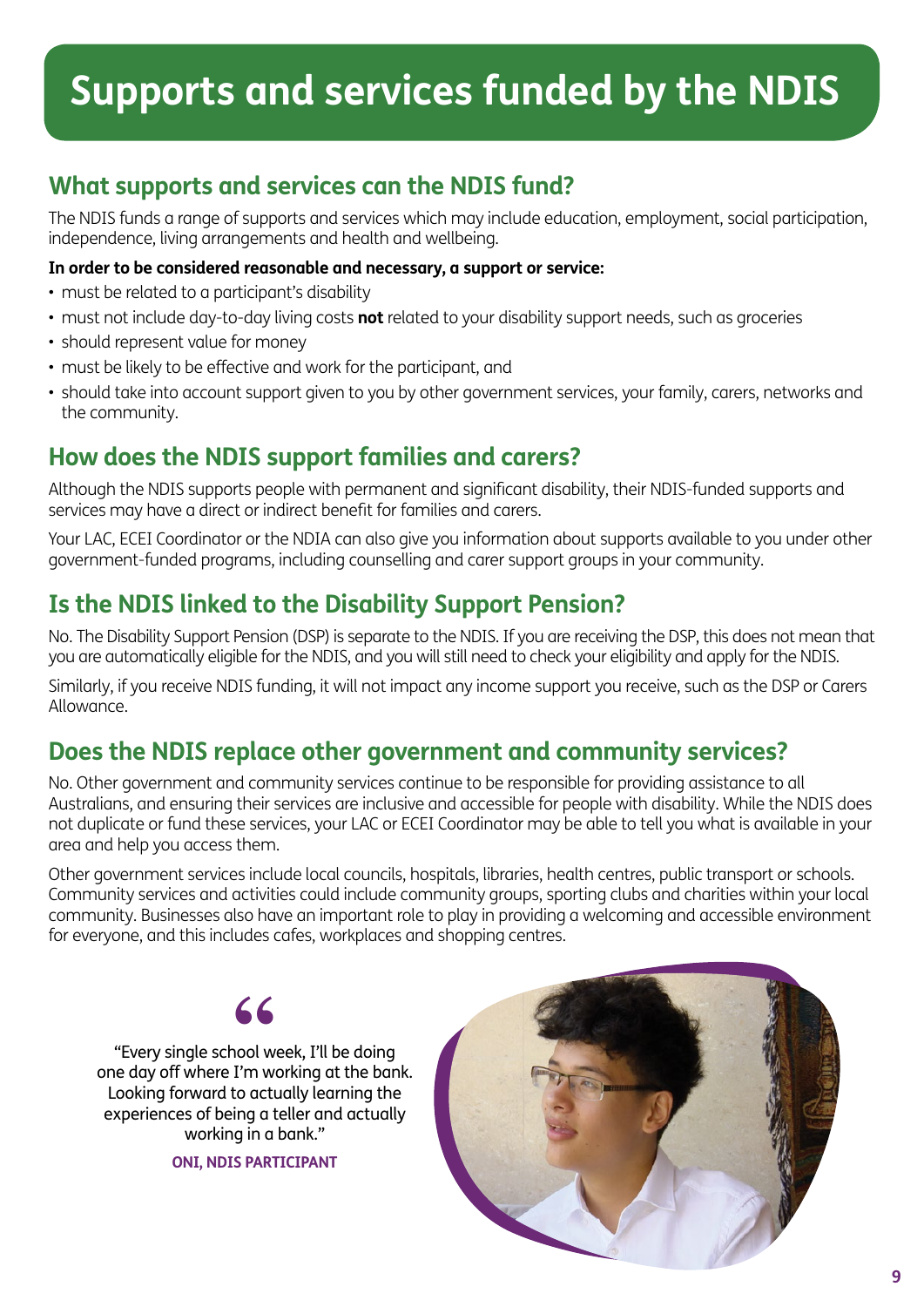## **What are other government services responsible for?**

Other government services continue to be provided to all Australians with disability. To help you understand who is responsible for different services, here are some examples.

Your LAC, ECEI Coordinator or the NDIA can also provide you with information about what the NDIS will and won't fund.

## **Education Health**

#### **The NDIS funds:**

- Self-care at school related to the student's disability, such as assistance with eating.
- Specialised training of teachers and other staff about the specific personal support needs of a student with disability.
- Specialist transport required because of the student's disability (not a substitute for parental responsibility).
- Transportable equipment such as a wheelchair or personal communication devices.
- Therapies that a family and school have agreed may be delivered during school time but are not for educational purposes.

#### **Education systems fund:**

- Teachers, learning assistants and other supports such as Auslan interpreters.
- General support, resources and training for teachers, tutors and other staff.
- Therapy delivered in schools for education or training purposes, such as allied health practitioners helping teachers and trainers adjust curriculums.
- Aids and equipment to make curriculums accessible, such as modified computer hardware, software and Braille textbooks.
- Adjustments to buildings such as ramps, lifts and hearing loops.
- Transport for educational or training activities such as excursions, field trips and sporting carnivals.
- Day-to-day supervision of students at school, including behavioural support.

#### **The NDIS funds:**

- Home modifications, personal care and development of skills to help a person become more independent.
- Allied health and other therapy needed because of a person's disability, including occupational therapy, speech therapy or physiotherapy.
- Prosthetics and artificial limbs (surgery remains the responsibility of the health system).
- Aids and equipment such as wheelchairs, adjustable beds or hearing aids related to a person's disability.
- Therapeutic and behavioural supports for people with psychosocial disability.

#### **Public health systems fund:**

- Diagnosis and assessment of health conditions, including mental health conditions and disabilities.
- Medication, general medical and dental services and treatment, specialist services, hospital care, surgery and rehabilitation.
- Clinical care for mental health conditions.
- Palliative care, geriatric and psychogeriatric services.
- Sub-acute, rehabilitation and post-acute care including treatment of wounds by a nurse.
- Planning and preparation for a patient to return home after a hospital stay.
- General hearing and vision services not related to a person's disability (for example, prescription glasses).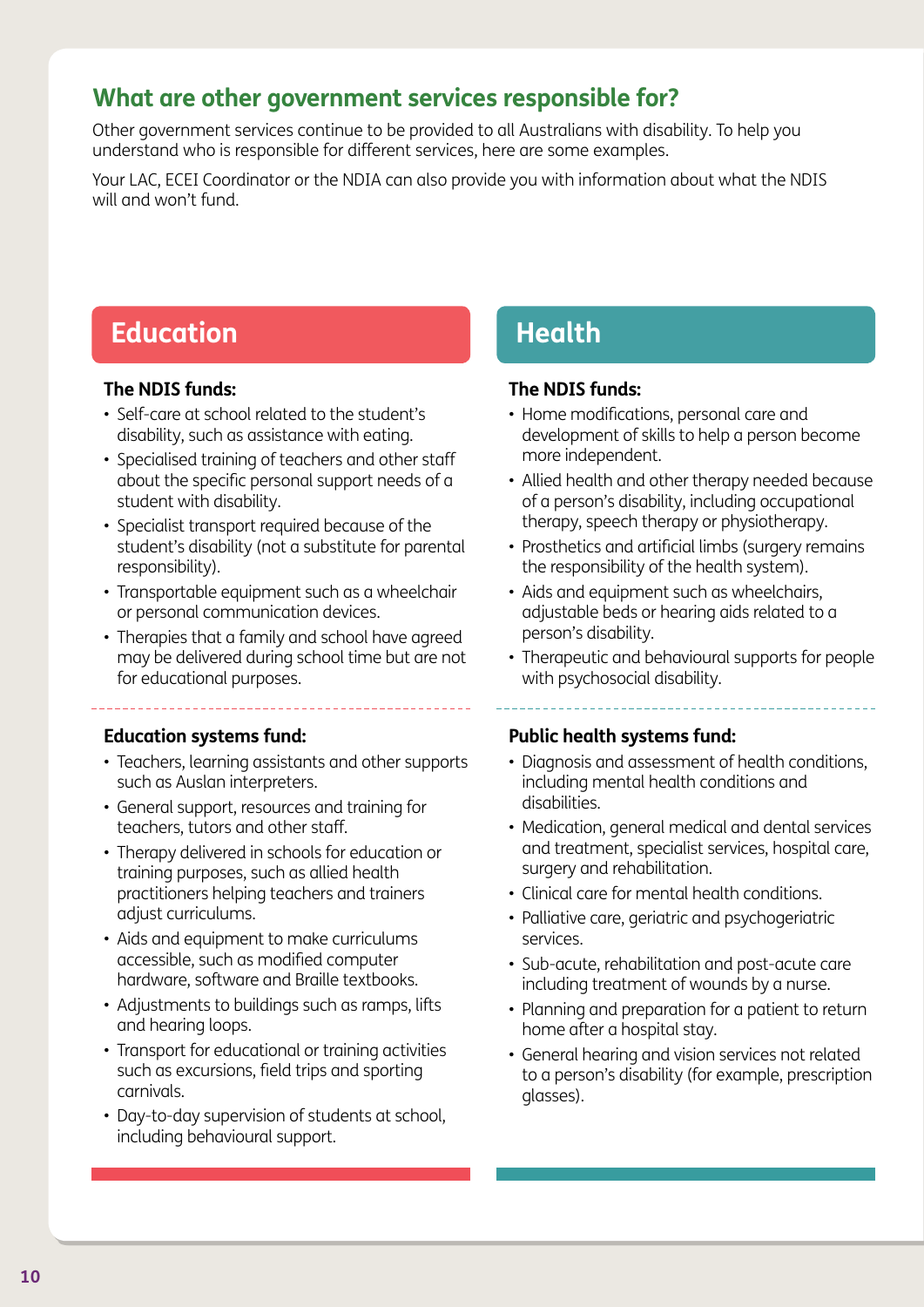

#### **The NDIS funds:**

- Personal care for people who need support at work because of their disability (for example, assistance with personal care or eating meals).
- Aids and equipment such as wheelchairs or personal communication devices such as screen readers or speech generation devices.
- Transition-to-work support needed by the person with disability beyond what is reasonable for an employer to provide (such as training about travelling to and from work, relationships with colleagues, communication and general employment skills).

## **Employment Family support**

#### **The NDIS funds:**

- Disability-specific supports needed because of the impact of a child or parent's disability.
- Disability-specific training programs for parents and carers who have a disability themselves, or a child with disability.
- Disability support for children, teenagers and adults in out-of-home care, including home modifications, equipment, therapies and behavioural support, and development of a child's skills to become more independent.

#### **Employers and employment services fund:**

- Assistance so participants can build their work-related skills to find and maintain employment, including ongoing support where required. This includes the services provided by Disability Employment Services or Jobactive (an Australian Government employment services program).
- Workplace-specific supports such as building modifications, employment-specific aids and equipment such as computers and modified desks.
- Transport for work activities such as meetings.
- Income support payments for job seekers such as NewStart Allowance.

#### **Community and government family services fund:**

- Response to child protection issues.
- Information and awareness campaigns regarding child safety and wellbeing.
- Counselling, parenting skills programs and family relationship services.
- Out-of-home care for children, teenagers and adults, including housing, care allowances, payments and other standard supports to sustain the arrangements.
- Family and parenting payments such as the Family Tax Benefit or Child Care Rebates.